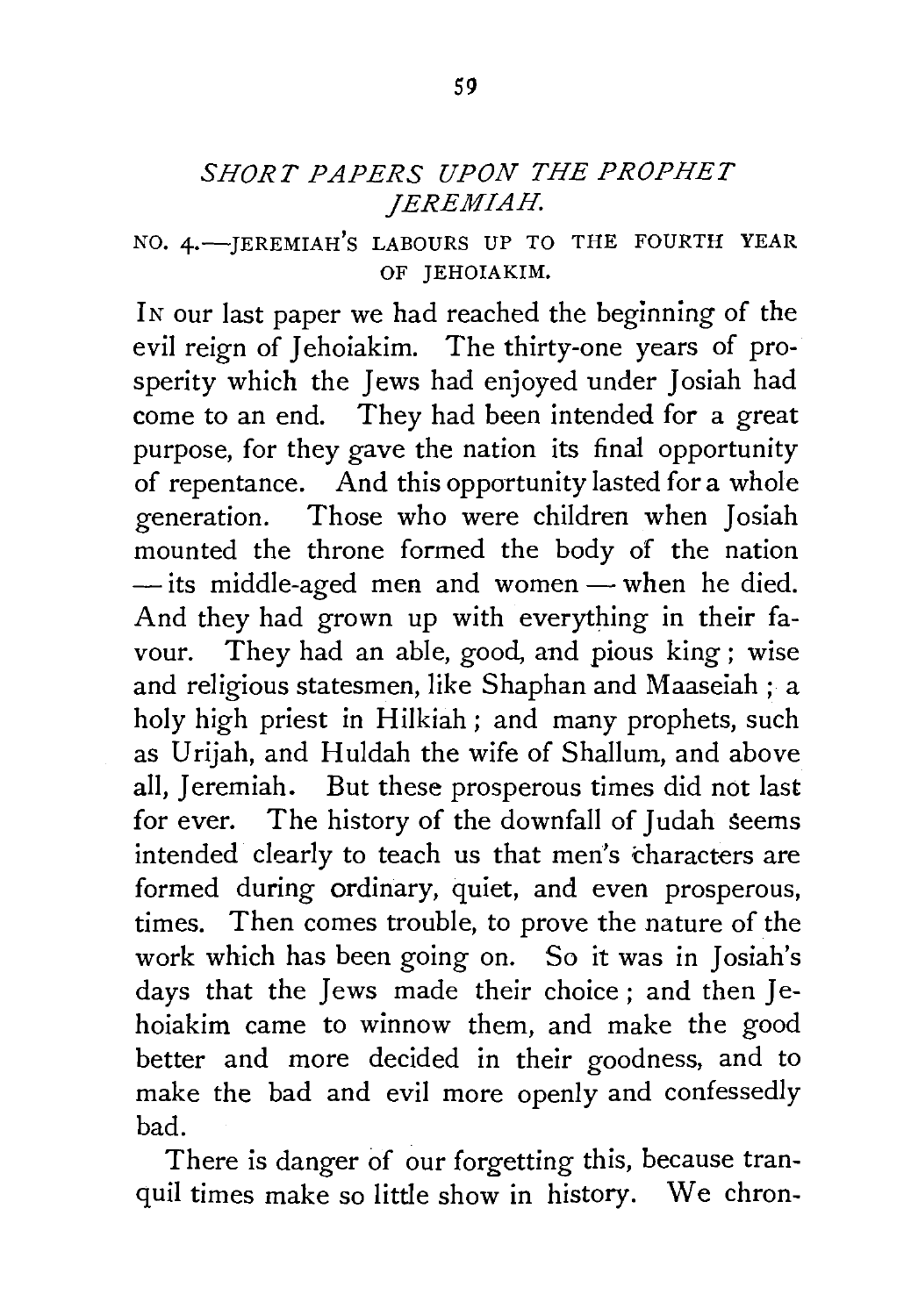icle wars, pestilences, famines, and crimes. Mercifully these are but the exceptions, and men spend most of their lives in a routine too commonplace to merit the notice of the annalist. In the Bible, Nebuchadnezzar seems to follow immediately upon Sennacherib. Really there was more than a century between them; and it was during this uneventful century that Judah made herself unworthy of the Divine favour. It was because the Jews had become an immoral people, and the bands of society had been loosened during its era of prosperity, that when the hosts of Babylon appeared, the nation had neither strength for resistance, nor counsel and statesmanship for right and safe guidance.

Still the efforts of Josiah and Jeremiah had raised up a large number of pious men ; and, though the nation for a time fell, yet these men, the elect of the peopfe, were so good and noble that, after undergoing a process of still further refinement in exile, they were able to reconstitute the Jewish nation upon a far higher platform of intellectual and religious life than it had ever attained to before. No nation has a more glorious episode in its history than that of the Jews under the Maccabees. No nation but the Jews could have produced from its peasants men fit to record and perpetuate our Lord's teaching. Though there is much frivolity mixed up with the teaching 0f the Talmud, it bears emphatic testimony to the fitness 0f the Jew for the office for which these long centuries had trained him—that, I mean, of conveying a spiritual religion to the world.

And this refining process began when Jehoiakim ascended the throne. Early in his reign Jeremiah preached the remarkable sermon described in my last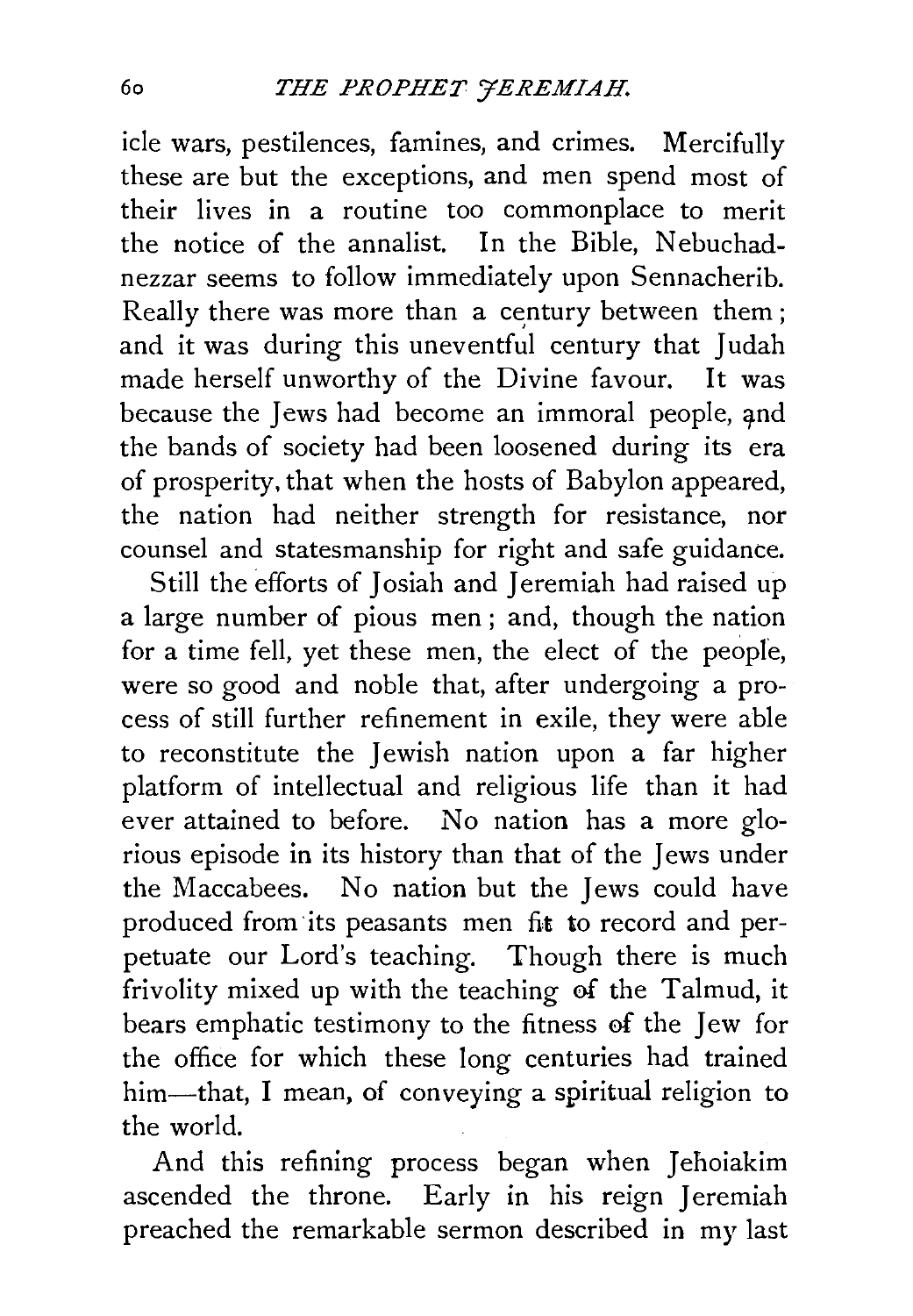paper. It only hardened the king's mind; and soon punishment came. In the thirty-second month of Jehoiakim, called by Jeremiah (Chap. xxv. 1) his fourth year, counting by the dates, but in the beginning of the Book of Daniel his third year, because the actual time was less than three full years, Nebuchadnezzar appeared at Jerusalem, carried Daniel and other princes of the blood-royal captive to Babylon, and plundered the Temple of some of the holy vessels, which he took with him to Babylon as trophies of his success. But it was only a hurried visitation, just enough for a warning, but not enough to inflict any serious evil upon the nation. For Nebuchadnezzar was not yet king. Though he had command of the army, it was as general by virtue of his father's appointment; and news of his father's illness made him anxious to return home. in order to secure the crown. Babylon, as we have previously seen, had for generations been subject to Nineveh, but after a long period of unrest and perpetual revolt had at length achieved its independence, and Nabopolassar had probably been made king, as one of Babylon's most skilful warriors. But probably many other nobles considered that they had equal claims. Even the successful reign of Nebuchadnezzar did not secure the throne for his family. Evil-merodach, his son, was murdered after a reign of two years, and thenceforward a succession of usurpers "held the reins of power, and rapidly brought the empire to ruin. Nebuchadnezzar, therefore, gave the Jews easy terms, and prudently hastened homewards ; and so this slight chastisement served simply as a warning. When in Josiah's days Jeremiah had told them that "a lion, a destroyer of nations, was rising from his lair to hunt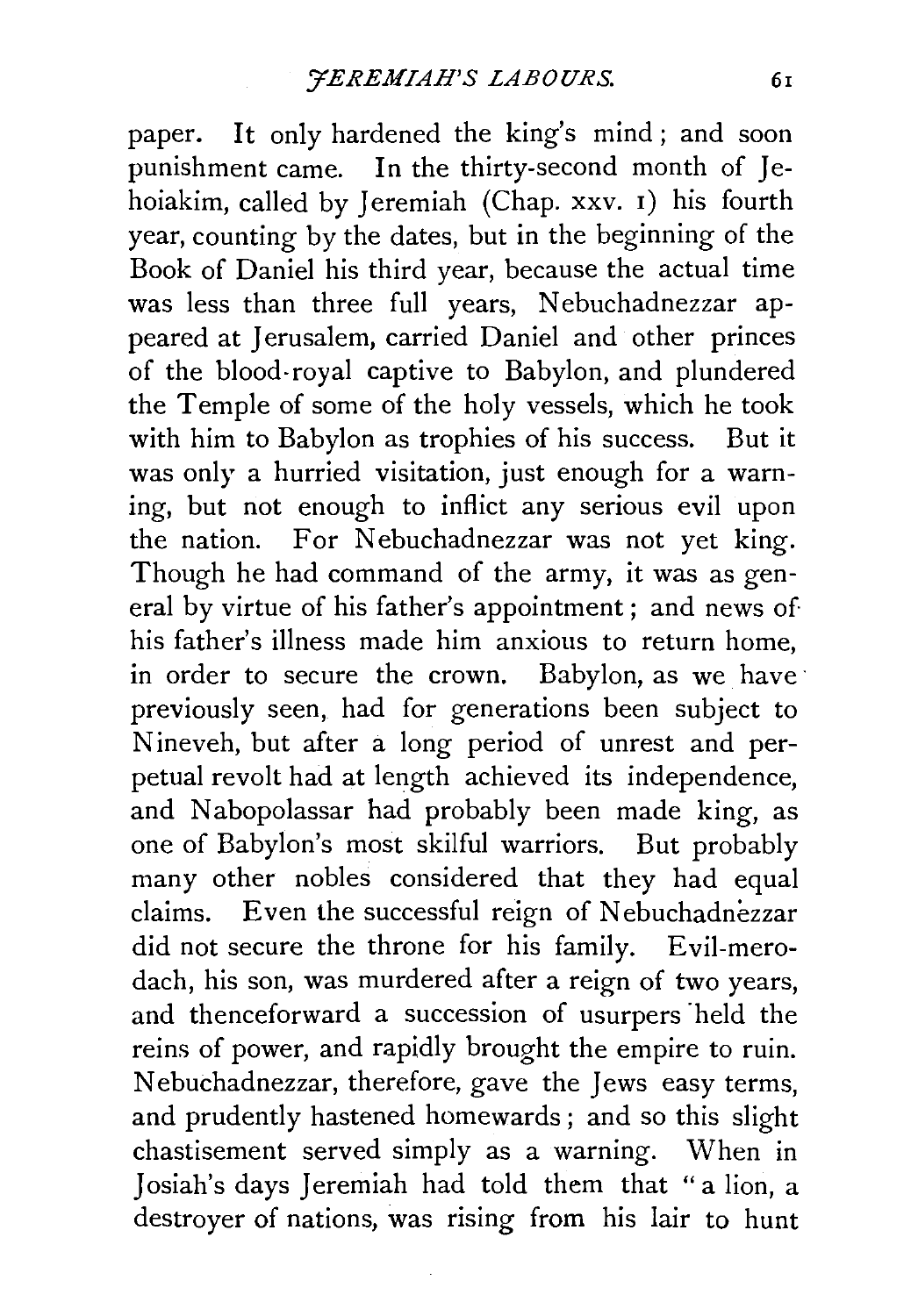for prey" (Chap. iv. 7), the wise men of Jerusalem had said it was a metaphor, a figure of speech. Now they had seen the lion; and Nebuchadnezzar was a man of such extraordinary and commanding genius, that they must have been powerfully impressed by his personal presence.

There were those in Jerusalem who took the warning to heart, but not so the king. After a period of seven years Nebuchadnezzar came again, and Jehoiakim met with the fate which Jeremiah had predicted for him : his body was cast out without burial, to be the prey of jackals and vultures. Whether the conqueror put him to death, or he was slain in battle, or slunk away wounded to perish in some obscure hidingplace, or died of pestilence or of a broken heart, we do not know. He simply passes away unnoticed, with no one to lament or bewail him. And the time was one of too great trouble to make a mere formal mourning. Jehoiakim had proved himself neither a statesman nor a warrior, and no one felt his death as a loss. Three months afterwards the best and noblest of Judah's children were being torn from their homes. The young king Jeconiah, Nehushta the queen-mother, the royal household, all the mighty of the land, and its skilled artificers and craftsmen, were commanded to emigrate to Babylon, as Nebuchadnezzar had now marked out the huge proportions of that mighty city, was building its walls, and was anxious to people its vast solitudes.

It was a hard fate to leave home and country to swell the conqueror's pride. But we are told in Chapter xxiv. that God removed them to Babylon for their good. Even the newness of the city, and the large number of people there, torn like themselves from ruined homes,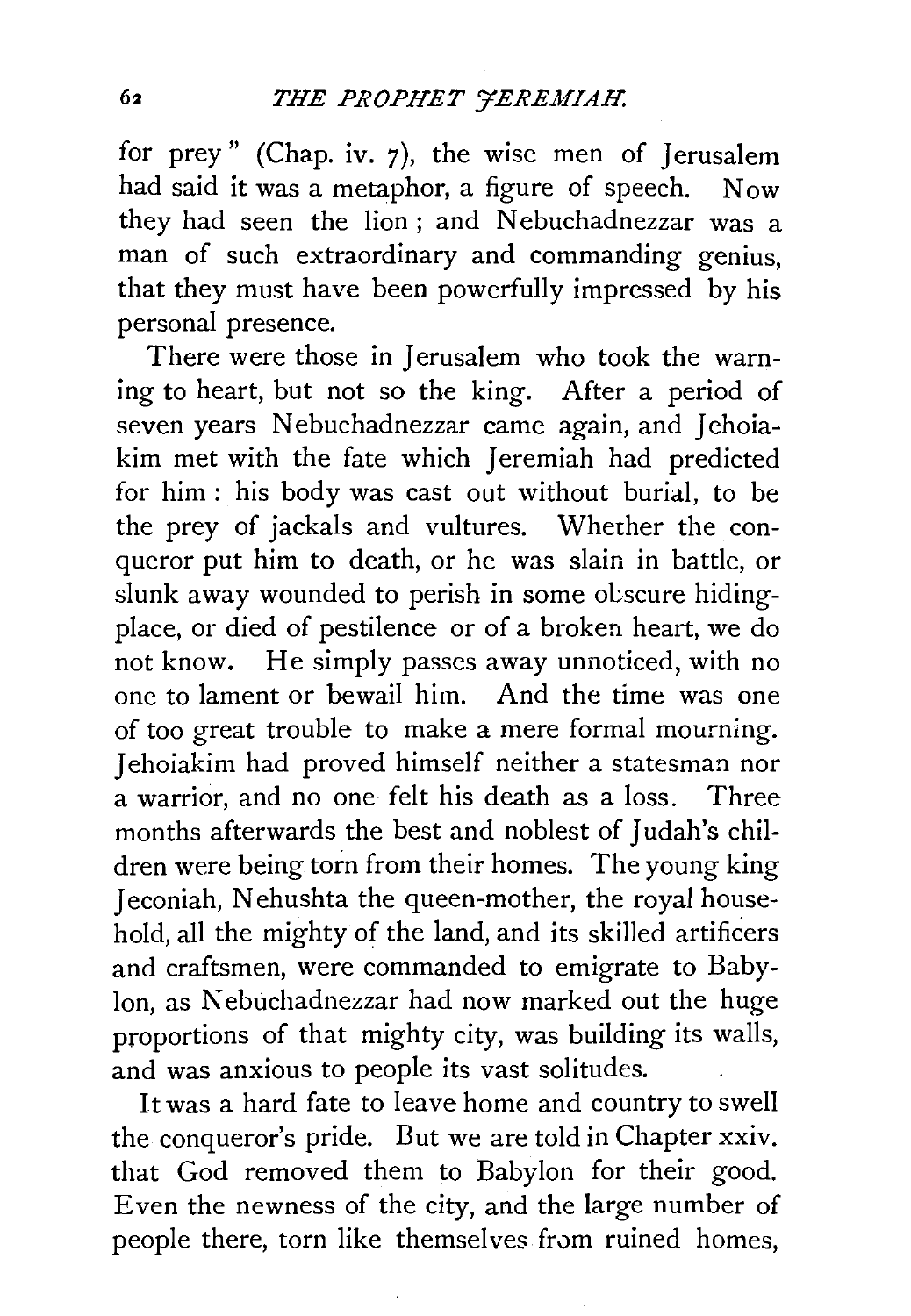would make it more easy for them to settle down. And Jeremiah gave them wise counsel and advice. He bade them make up their minds for a lengthened stay. They were to build houses in the districts allotted to them, and plant gardens, and marry, and turn every opportunity to good account (Chap. xxix.  $5-7$ ). Such quiet citizens, "seeking the peace" of the place where they dwelt, would soon secure the favour of the magistrates and rulers. And besides, the misery of exile mainly consists in the want of occupation. People mope about, and fall a prey to listlessness and ennui. They waste their little capital on their daily wants, and so sink into poverty. Employment and activity are the remedies for this, and the exile quickly changes into an immigrant, with his energies in full employment and his heart filled with hope. And as Babylon was a great commercial town, the Jews soon became there a very thriving community.

To encourage them the more, Jeremiah, in the twenty-ninth chapter, gave them the promise of God's watchful care over them, and of their final return, though after so long an interval but few who were then alive could hope to see their country again. He explained, moreover, the reason of their removal. They were the elect of the nation picked out for a great purpose. Judah could never perish, for it had the promise that in it all nations of the earth should be blessed. And that promise was to be the inheritance of those poor exiles going with such sinking hearts to Babylon. They need not envy those permitted to remain · behind with Zedekiah, the new king. He and they were but as refuse figs, too utterly valueless to be worth removal, and left at Jerusalem only to grow worse and worse,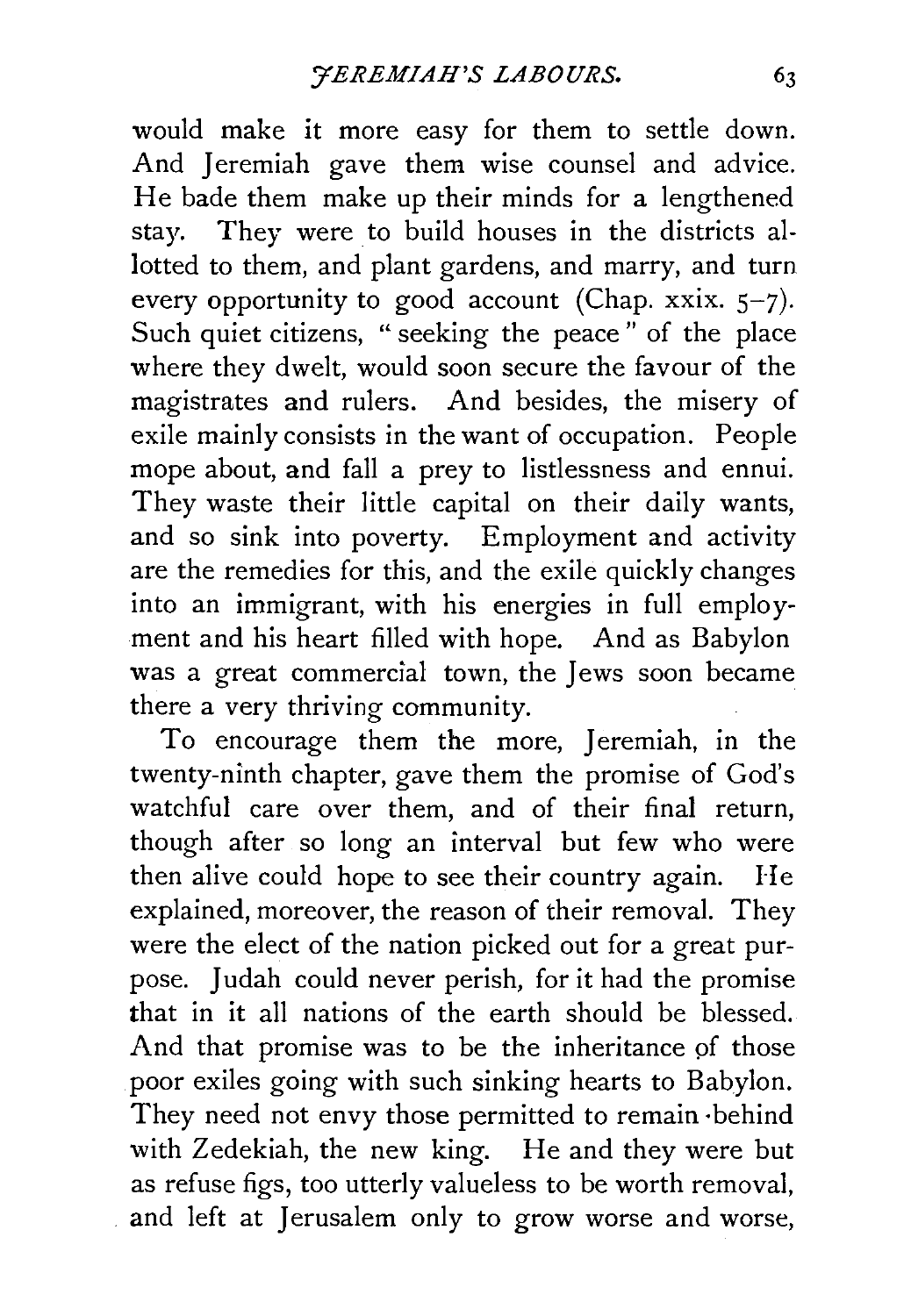till they were swept away. Eleven years afterwards Nebuchadnezzar returned to execute this purpose, and though a few were at this last hour deemed worthy of removal to Babylon (Chap. lii. I 5), for God's mercy is never exhausted, yet the most part perished. Even those who fled into Egypt found no escape. The Jews who so flourished afterwards there were the descendants of later immigrants. It was these poor exiles carried away with Jeremiah, who now formed the Jewish Church; and Ezra and Nehemiah, and the Maccabees, and the learned Jews of Alexandria and Leontopolis, were their seed.

We must not, however, suppose that they had no troubles at Babylon. When we call to mind that Nebuchadnezzar shut Jeconiah up in prison for thirty-seven years, though he was but a boy when his father rebelled, we get some idea of the ruthless character of the man. Daniel, a near relative, no doubt often interceded for Jeconiah, but he remained in confinement, and with his prison garments unchanged, till the cruel conqueror died. This was what we might expect from one who, when his wise men could not tell him not merely the interpretation, but also his dream itself, ordered their general massacre (Dan. ii.  $12, 13$ ). Two of the exiles, named Zedekiah and Ahab, were actually burned to death, as Jeremiah tells us (Chap. xxix. 2 2), though the three Jewish Youths escaped this fate. Under so barbarous a king the exiles must often have had much to suffer. But the wise advice of Jeremiah made them valuable citizens, and saved them much misery.

But what may perhaps seem strange is that, for the seven years preceding the death of Jehoiakim and the exile, the Jews, both bad and good, were deprived of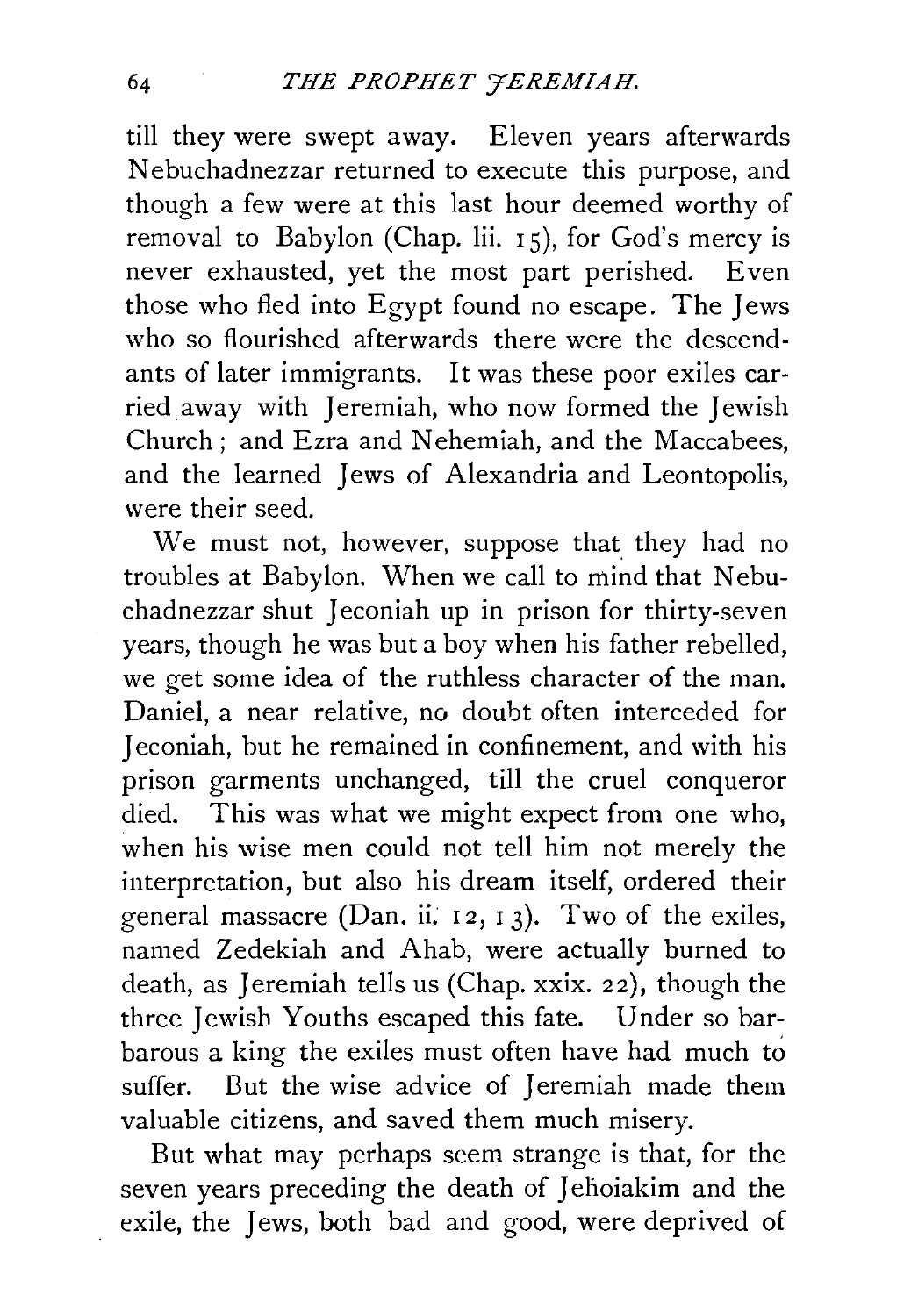the benefit of Jeremiah's personal presence and teaching. They had the help of his written prophecies, and special care was taken for this by the writing of Baruch's roll. But during what seems to us a very critical time the prophet's own work was suspended, as we shall see by briefly tracing his ministry.

It was, then, in the first year of Jehoiakim that he preached his famous sermon in the Temple, threatening them, if unrepentant, with the fate of Shiloh. The people would have put a summary stop to such predictions, but the princes stood firmly in his defence, and his life was saved. And even Jehoiakim, though he yet put Urijah to death, spared Jeremiah. Probably he had a degree of respect for his father, Josiah, and remembered that the prophet had been his chief friend and counsellor. He had grown up, too, at Jeremiah's feet, and had been wont to see him in old happy days an honoured teacher in his father's house, at whose inspired words all bowed the head in reverence. He could not so quickly turn round, and destroy all that his father had loved and honoured. But his treatment of Urijah showed that predictions of chastisement would meet with stern repression. When Urijah fled, the king's anger was by no means pacified. He sent into Egypt no less a person than El-nathan, his father-inlaw, to ask of King Pharaoh Urijah's extradition; and Pharaoh gave him up. Why quarrel over a prophet? And he was brought to Jerusalem, tried, condemned to death, and his body cast into the grave of the common people.

Undaunted, Jeremiah continued his ministry for three years, and two symbolic acts, of which we have the record in Chapters xviii., xix., shew us what was the VOL. VIII. 5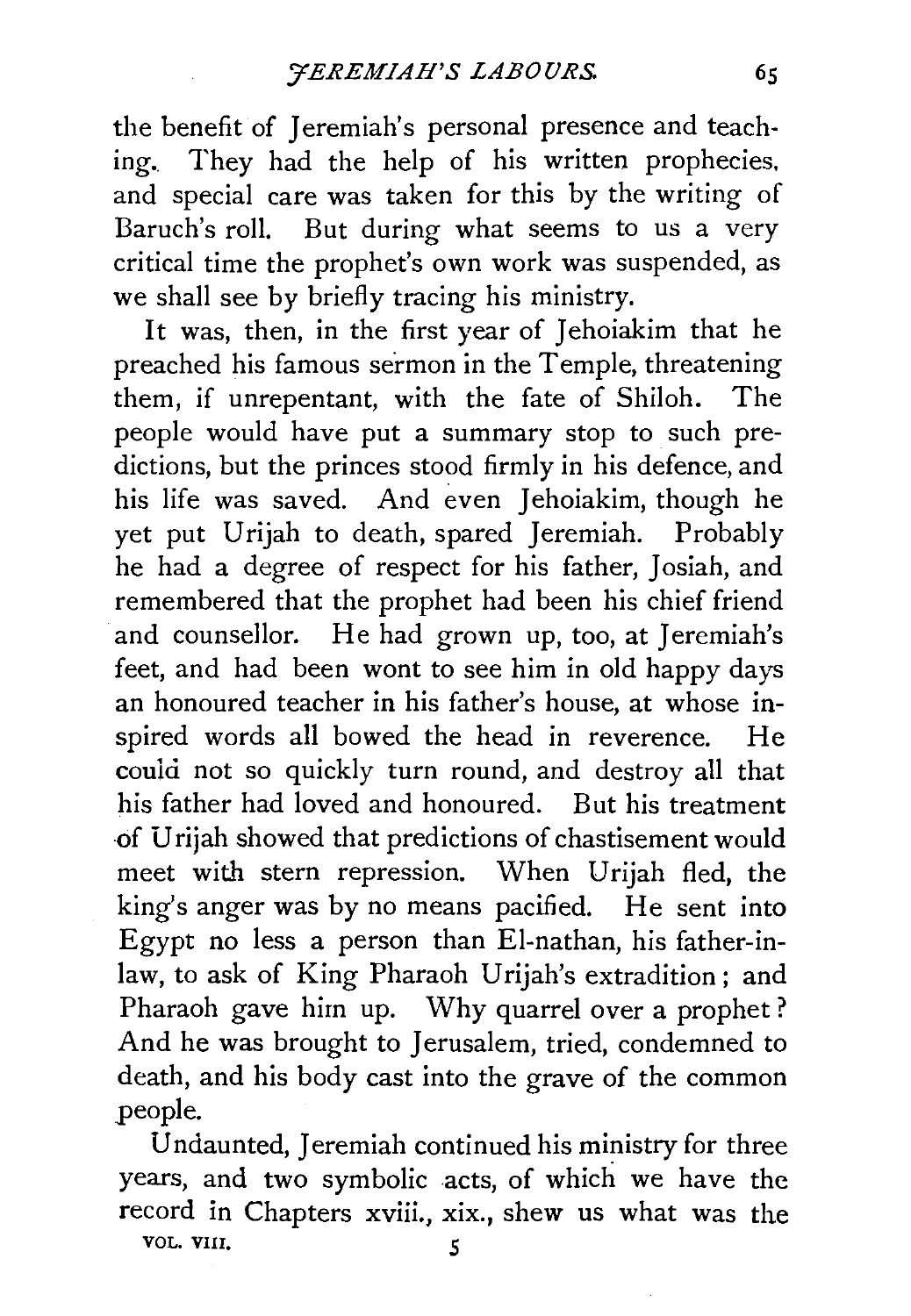nature of his teaching during this time. In the first he goes to the potter's workshop, situated probably in that very part of the Valley of Hinnom which was bought long afterwards to bury strangers in with the bribe given to Judas Iscariot for betraying his Master. As he watched the work go on, he saw the potter take a piece of clay, and fashion it into a vessel. But it does not answer to his wishes, and so he squeezes the clay together again, and dashes the lump back upon the wheel, and moulds and reshapes it, till finally his purpose is accomplished. The Jews were a lump of clay selected to fulfil a certain definite use and end. If they took willingly the necessary shape and form, well and good; if not, God, by the hand of Sennacherib and Nebuchadnezzar, would crush them into a shapeless mass, and then, dashing them upon the wheel, would form them anew. So at Babylon their institutions were all crumpled up, and the kingly power never emerged from its overthrow. Other portions of their institutions did outlive the crushing, but, as a whole, the nation had to begin again. It is a lesson which Churches, nations, individuals, would do well to learn. Their safety is to be found in carrying out God's purpose. If they so do, they are secure. If not, they will be crushed together, and become mere material. And it does not follow that God will always use the same material for effecting his purpose. He did use the Jews again. He has not used the Churches of Asia Minor, or of Egypt, or Constantinople again. They lie neglected, like hardened dirt-stained pieces of clay. Others have taken their place ; but they too may be cast aside, if they do not yield themselves so as to take that shape which God wills.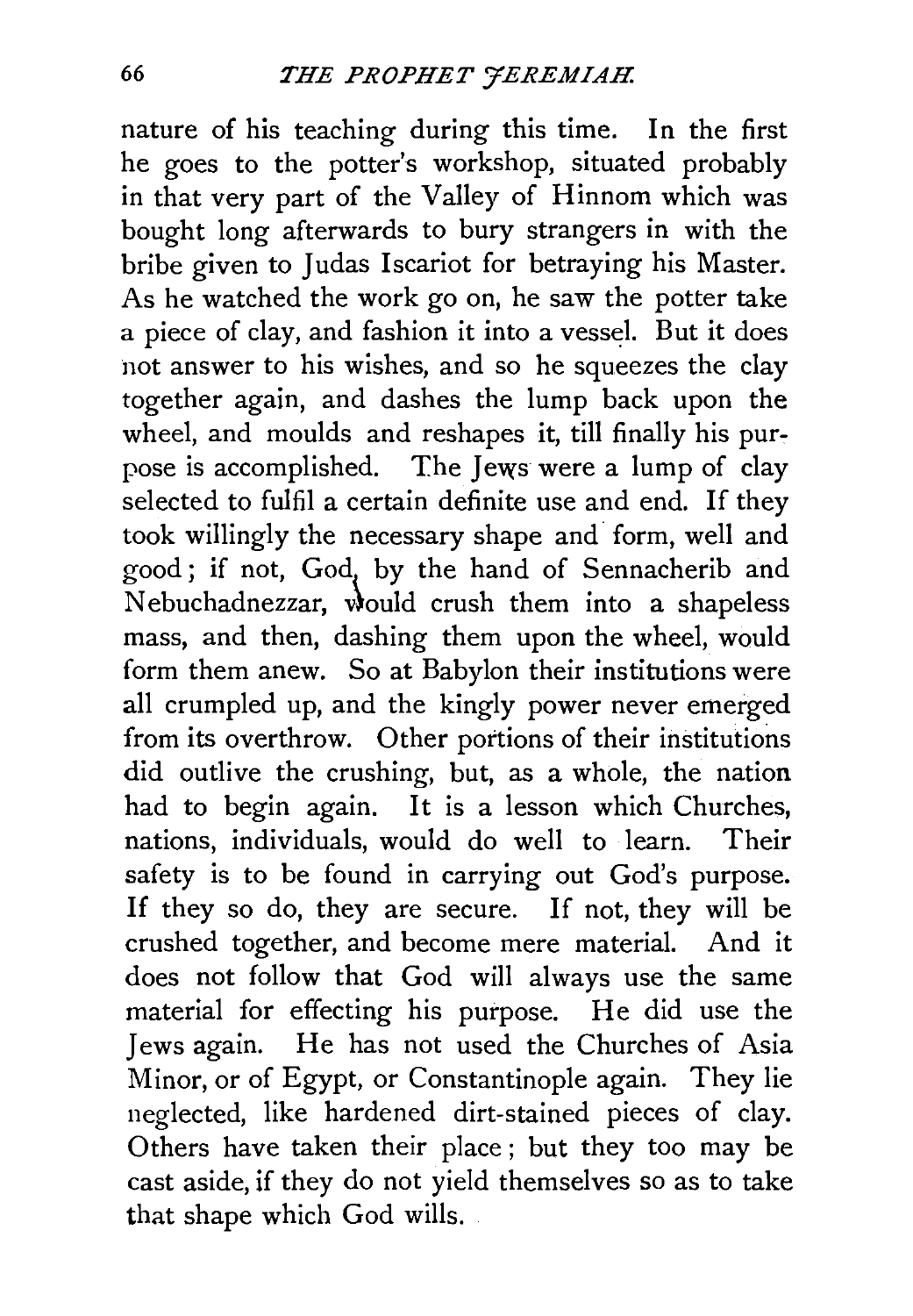And this sterner lesson is that taught by Jeremiah's second symbolic act. He took a vessel of earthenware, and going out in solemn procession to the Valley of Hinnom, he brake it there, in the presence of "the elders of the people, and the elders of the priests." Now the clay can be used again, and may take a better and a nobler form each time that it is crushed together and dashed back upon the wheel. So under God's chastening hand a man or a nation may grow better and better, as God moulds it into more complete conformity with his will. Not so the finished vessel. Hardened in the fire, its shape must remain unchanged ; and when broken, its shreds are cast aside as worthless refuse into the dustheap.

Now, these two symbols belonged to different parts of the Jewish people. Those carried to Babylon were the soft ductile clay, fit to be fashioned again for higher and nobler use, and destined to come forth from that fiery furnace with a higher stamp upon them than that which they had borne hitherto. Zedekiah and the people of Jerusalem were the misshapen vessel of earthenware, because their characters had grown hard and fixed; for they had rejected God's loving chastisement, had refused his mercy, and persisted in their sins. And so, too worthless to preserve, too vile for ornament, too ill-made for use, too hard to remould, the potter tosses them aside among the refuse ; and there they must lie, crushed and broken into fragments.

In the two following Chapters (xx., xxi.) we find Pashur, the deputy high priest, naturally very indignant when, from the valley of Ben-Hinnom, Jeremiah went to the Temple, and preached his sermon about Jehovah breaking to worthless fragments those who will not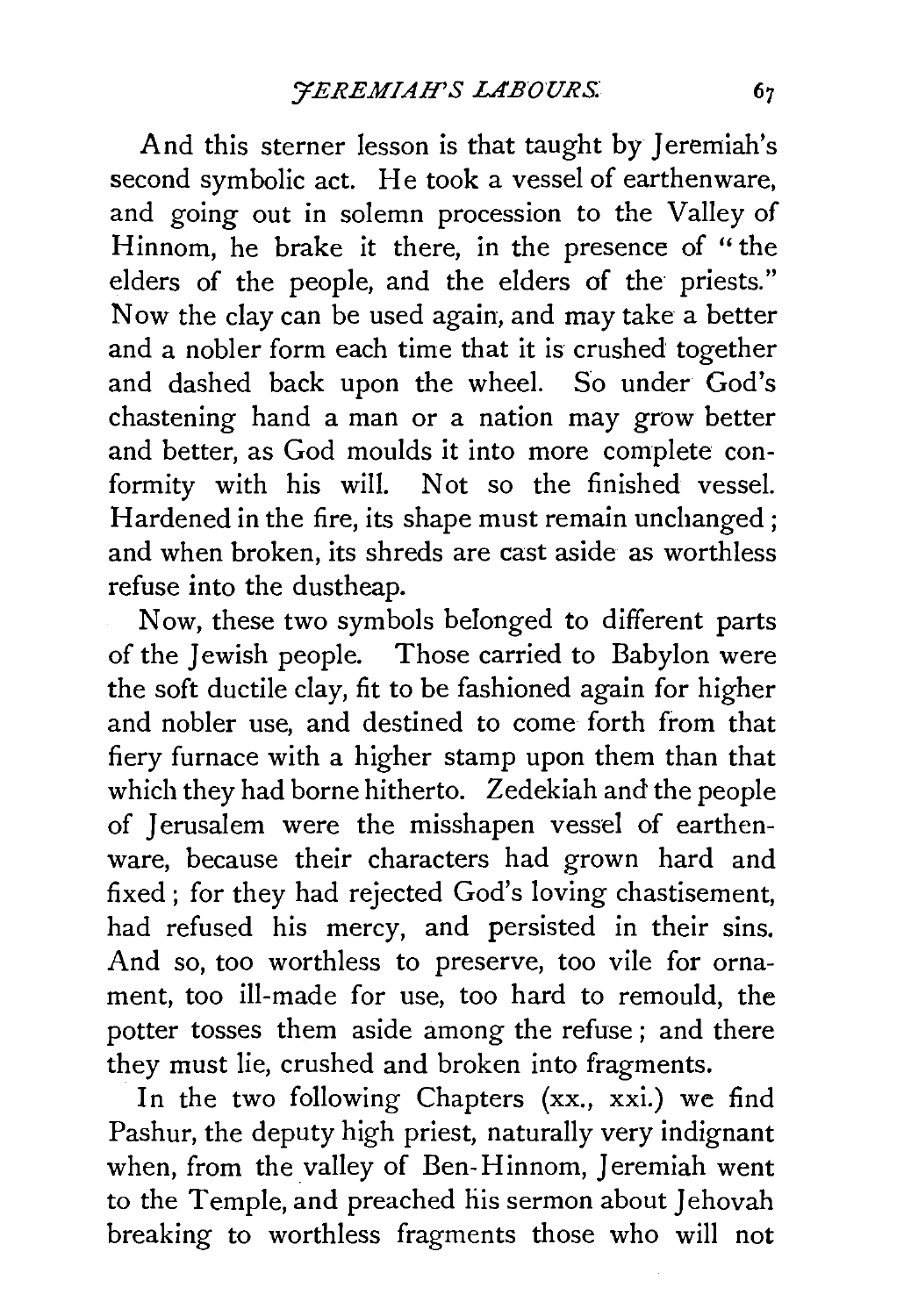heed his calls to repentance. Pashur made the very commonplace mistake, which people so generally make, of supposing that, because God planted the Jewish nation " wholly a right seed," and endowed the Jewish Church with extraordinary privileges, that therefore the Church and nation were precious absolutely, and sure of lasting favour. Really, privileges preserve a man or Church or people only if they are used: unused, they do but bring severer punishment (Luke xii.  $(47)$ ; and the candlestick, which might have stood high beside the altar, is removed when no longer it can serve to give light (Rev. ii.  $5$ ).

The Jewish Church was noble and precious, but it existed only for use; and it was in great need of Jeremiah's warning, because it was not doing its duty. But Pashur thought only of the dignity of the Church itself, and this Jeremiah had outraged; and so he inflicted upon him the legal forty stripes save one, and put him for a night in the stocks. This contumely deeply affected Jeremiah. In Chapter xx. he pours forth the complaints of a spirit deeply lacerated and torn. The son of a high priest, he had lived to endure, at the hands of an inferior official, the punishment inflicted upon people who were disorderly or ill-behaved in the Temple. And apparently it was followed by imprisonment. For soon after, in 1ehoiakim's fourth year, when God willed that Jeremiah's prophecies should be gathered into a roll-and, without some such provision, they would probably have perished in the destruction of Jerusalem---the Prophet sends Baruch to the princes, saying, " I am shut up : I cannot go into rhe house of the Lord" (Chap. xxxvi. 5). And well the princes foresaw what would be the effect of the